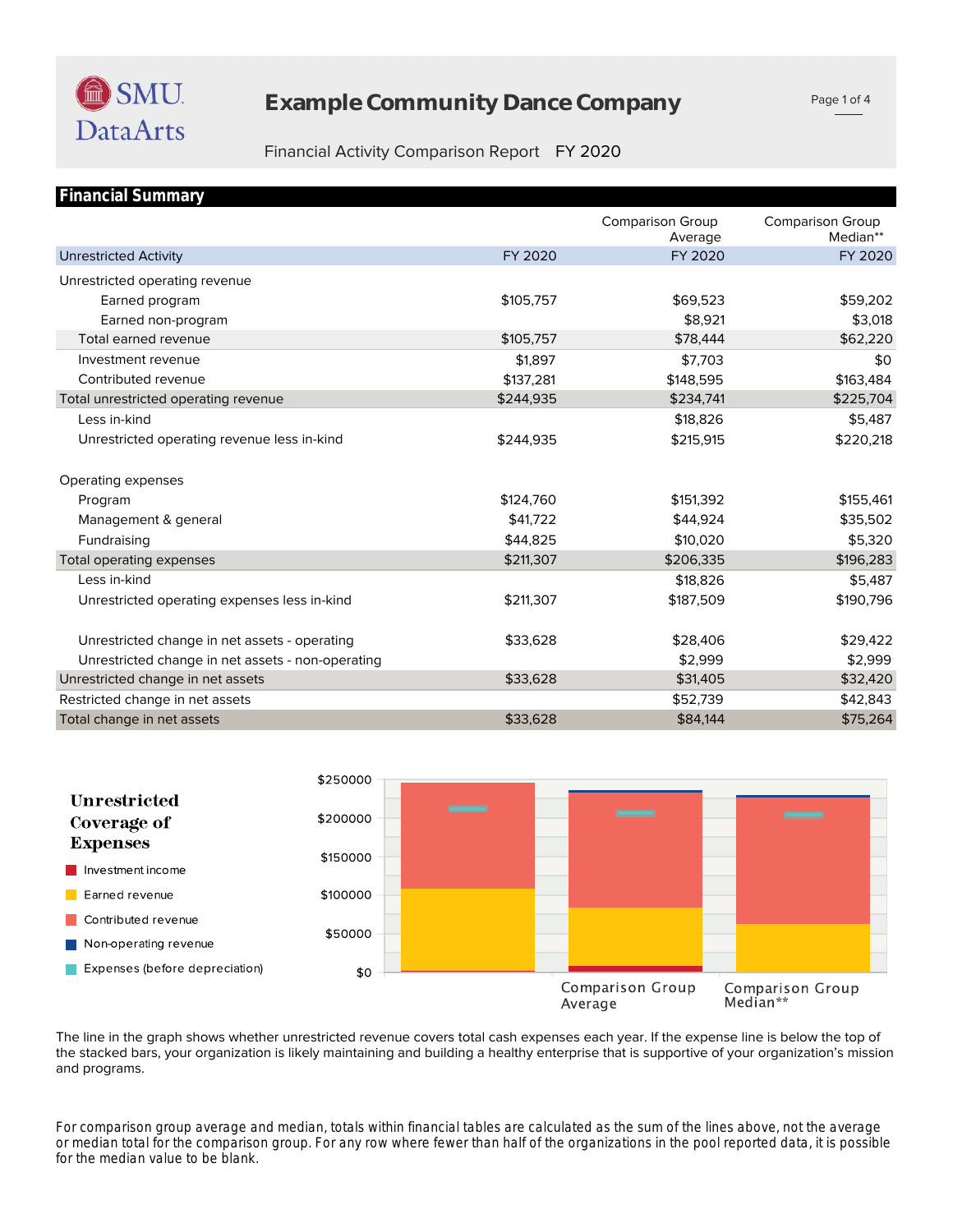# **Example Community Dance Company**

## Financial Activity Comparison Report FY 2020

| <b>Expense Ratios</b>                                        |           |                             |                              |
|--------------------------------------------------------------|-----------|-----------------------------|------------------------------|
|                                                              |           | Comparison Group<br>Average | Comparison Group<br>Median** |
|                                                              | FY 2020   | FY 2020                     | FY 2020                      |
|                                                              |           |                             |                              |
| Three months of operating cash                               | \$52,827  | \$51,500                    | \$50,808                     |
| Full cost                                                    | \$228,916 | \$243,228                   | \$233,573                    |
| Program expenses as a % of total operating expenses          | 59%       | 74%                         | 76%                          |
| Management and general expenses as a % of total<br>operating | 20%       | 22%                         | 18%                          |
| Fundraising expenses as a % of total operating<br>expenses   | 21%       | 5%                          | 3%                           |

any additional earned or contributed revenue. **Three months of operating cash** is the amount of cash or other reserves the organization would need to have on hand to operate for 90 days without

for most organizations, doing so ensures longer-term sustainability and vibrancy. contribute to savings, such as for a future rainy day or a strategic opportunity. Though covering the full costs of doing business every year is aspirational include "hidden costs" such as depreciation on fixed assets, debt repayments, and one month's worth of expenses as a surplus to act as a cushion or **Full cost (Expenses + One month of savings + Loan repayments)** as conceived by the Nonprofit Finance Fund, expands the definition of expenses to

**Program expenses as a % of total operating expenses** shows the percentage of total operating expenses being spent on programs.

and general expenses M**anagement and general expenses as a % of total operating expense** shows the percentage of total operating expenses being spent on management

F**undraising expenses as a % of total operating expense** shows the percentage of total operating expenses being spent on fundraising efforts.



*for the median value to be blank. or median total for the comparison group. For any row where fewer than half of the organizations in the pool reported data, it is possible For comparison group average and median, totals within financial tables are calculated as the sum of the lines above, not the average*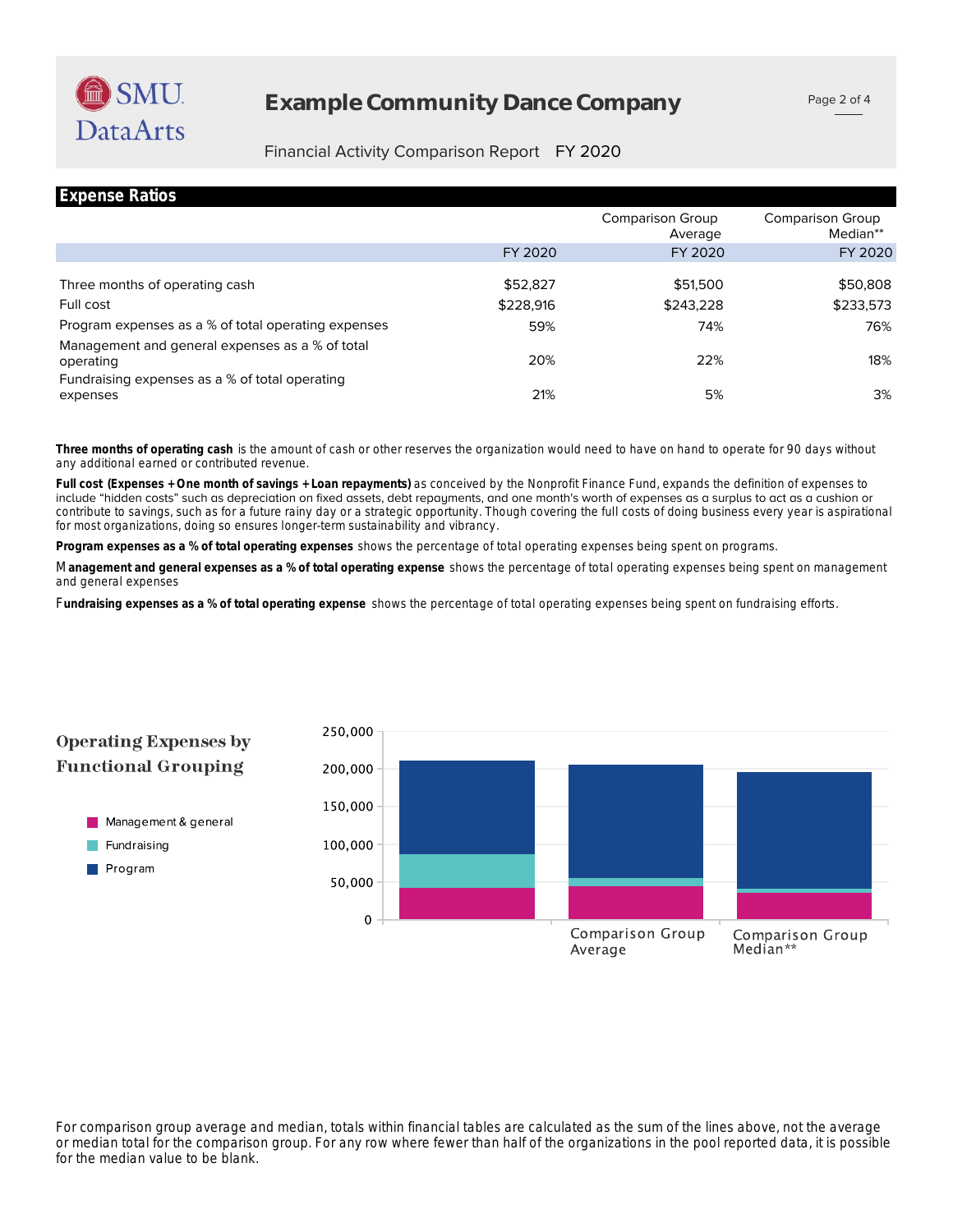

Debt

# **Example Community Dance Company**

Page 3 of 4

## Financial Activity Comparison Report FY 2020

| <b>Financial Summary</b>                |           |                                    |                                     |
|-----------------------------------------|-----------|------------------------------------|-------------------------------------|
|                                         |           | <b>Comparison Group</b><br>Average | <b>Comparison Group</b><br>Median** |
|                                         | FY 2020   | FY 2020                            | FY 2020                             |
| Assets                                  |           |                                    |                                     |
| Total current assets                    | \$145,448 | \$142,038                          | \$72,949                            |
| Total long-term/non-current assets      | \$8,795   | \$139,053                          | \$800                               |
| Total assets                            | \$154,243 | \$281,092                          | \$73,749                            |
| Liabilities                             |           |                                    |                                     |
| <b>Total current liabilities</b>        | \$45,781  | \$30,654                           | \$11,622                            |
| Total long-term/non-current liabilities | \$9,864   | \$8,380                            | \$0                                 |
| <b>Total liabilities</b>                | \$55,645  | \$39,034                           | \$11,622                            |
| Total net assets                        | \$98,598  | \$242,057                          | \$62,128                            |
| Total liabilities & net assets          | \$154,243 | \$281,092                          | \$73,749                            |



*for the median value to be blank. or median total for the comparison group. For any row where fewer than half of the organizations in the pool reported data, it is possible For comparison group average and median, totals within financial tables are calculated as the sum of the lines above, not the average* 

**Comparison Group** 

Average

**Comparison Group** 

Median\*\*

\$20,000

\$0